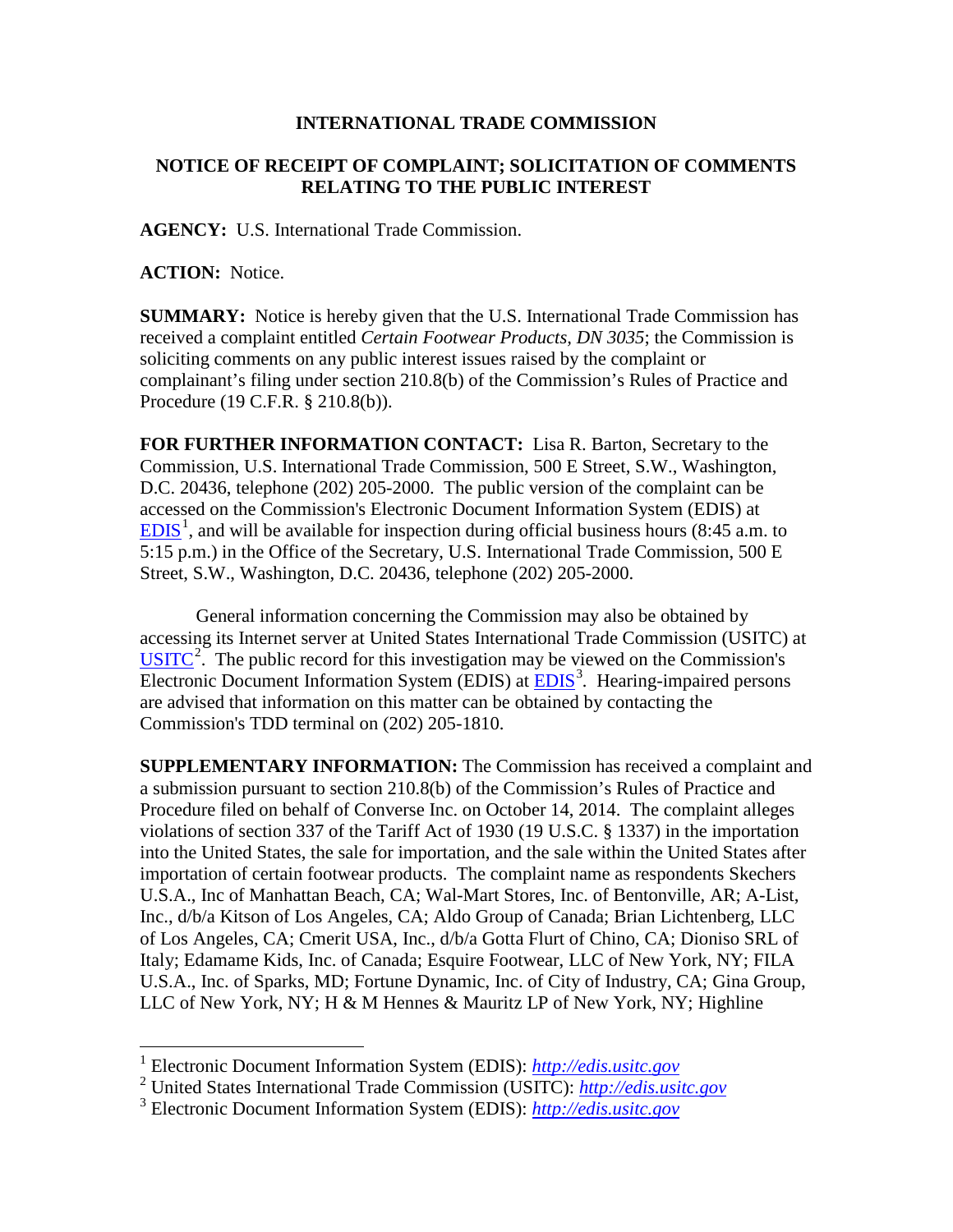United LLC d/b/a Ash Footwear USA of New York, NY; Hitch Enterprises Pty Ltd d/b/a Skeanie of Australia; Iconix Brand Group, Inc., d/b/a Ed Hardy of New York, NY; Kmart Corporation of Hoffman Estates, IL; Mamiye Imports LLC d/b/a Lilly of New York of Brooklyn, NY; Nowhere Co., Ltd. d/b/a Bape of Japan; OPPO Original Corp of City of Industry, CA; Orange Clubwear, Inc., d,/b/a Demonia Deviant of Westminster, CA; Ositos Shoes, Inc., d/b/a Collection'O of South El Monte, CA; PW Shoes Inc. of Maspeth, NY; Ralph Lauren Corporation of New York, NY; Shenzhen Foreversun Industrial Co., Ltd a/k/a Shenzhen Foreversun Shoes Co., Ltd of China; Shoe Shox c/o Zulily, Inc. of Seattle, WA; Tory Burch LLC of New York, NY; Zulily, Inc. of Seattle, WA; Fujian Xinya I&E Trading Co. Ltd. of China; Zhejiang Ouhai International Trade Co. Ltd. of China and Wenzhou Cereals Oils & Foodstuffs Foreign Trade Co., Ltd., China. The complainant requests that the Commission issue a general exclusion order, or in the alternative a limited exclusion order, and cease and desist orders.

Proposed respondents, other interested parties, and members of the public are invited to file comments, not to exceed five (5) pages in length, inclusive of attachments, on any public interest issues raised by the complaint or section 210.8(b) filing. Comments should address whether issuance of the relief specifically requested by the complainant in this investigation would affect the public health and welfare in the United States, competitive conditions in the United States economy, the production of like or directly competitive articles in the United States, or United States consumers.

In particular, the Commission is interested in comments that:

- (i) explain how the articles potentially subject to the requested remedial orders are used in the United States;
- (ii) identify any public health, safety, or welfare concerns in the United States relating to the requested remedial orders;
- (iii) identify like or directly competitive articles that complainant, its licensees, or third parties make in the United States which could replace the subject articles if they were to be excluded;
- (iv) indicate whether complainant, complainant's licensees, and/or third party suppliers have the capacity to replace the volume of articles potentially subject to the requested exclusion order and/or a cease and desist order within a commercially reasonable time; and
- (v) explain how the requested remedial orders would impact United States consumers.

Written submissions must be filed no later than by close of business, eight calendar days after the date of publication of this notice in the *Federal Register*. There will be further opportunities for comment on the public interest after the issuance of any final initial determination in this investigation.